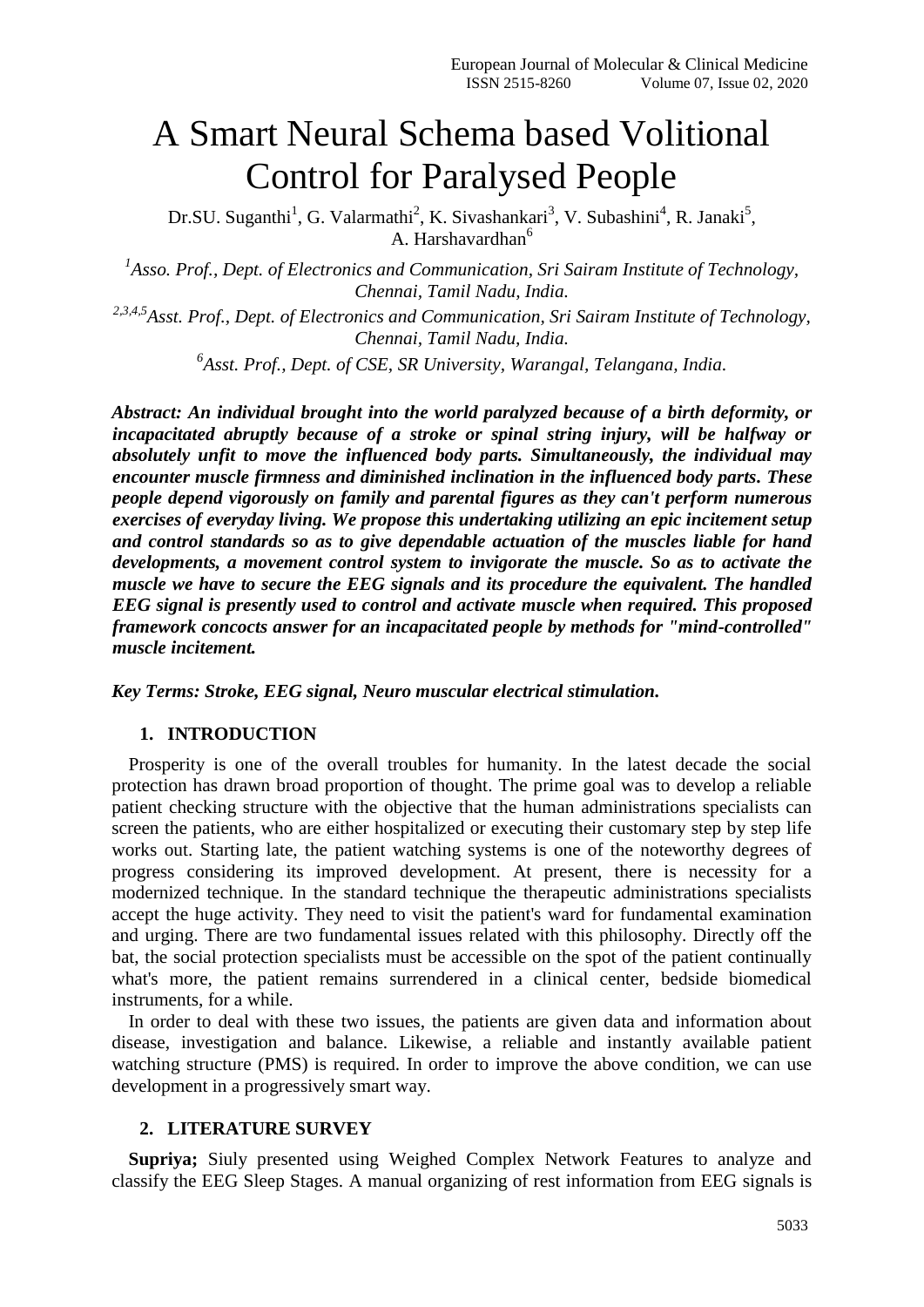tedious, blunder inclined, and asset escalated. These imprisonments cause perpetual advantage of clinicians and pros toward the customized, request of EEG signals by the rest of the stages. This paper proposes an arrangement for modified gathering of rest stages using detectable quality diagram for edge nature technique from EEG signals with single-channel.

Proposed examination through commotion to find the legitimacy, we execute recreation investigation with the two diverse time arrangement named Rossler and Lorenz timearrangement. The projected strategy achieves preferred execution over additional related work for the two standard gather of rest stages: Kales and Rechtschaffen standard and Sleep Medicine American Academy**.**

**HaiyunHuang; QiuyouXie; Jiahui Pan;** Yanbin Hepresnts Brain Computer with EEG-Based an Interface for Recognition of emotion and in Patients, application with disorder of consciousness. Perceiving human sentiments reliant on electroencephalogram (EEG) signals has gotten a bunch of contemplations. The vast majority of the current examinations concentrated on disconnected examination, and ongoing feeling acknowledgment utilizing a cerebrum With the PC interface (BCI) approach remains to be also investigated. In this paper, we projected for feeling affirmation by the BCI system with EEG-based. Specifically, two classes of video slices that addressed positive and negative sentiments were acquainted with the subjects independently, while the EEG information were gathered and handled all.

While, and moment criticism was given after each clasp. Ten sound subjects partook in the investigation and accomplished a high normal online exactness of  $91.5\% \pm 6.34\%$ . The exploratory outcomes showed that the subjects feelings had been adequately evoked and proficiently perceived by our framework. Clinically, patients with confusion of cognizance (DOC, for example, extreme lethargies, vegetative state, negligibly cognizant state and rise insignificantly cognizant state, experience the ill effects of engine impedance and for the most part can't give sufficient feeling articulations. Therefore, specialists experience issues in deciding an enthusiastic condition of these patients. In this manner, we applied our feeling acknowledgment BCI framework to patients with DOC. Eight DOC patients took an interest in our test, and three of them accomplished noteworthy online precision. The test outcomes show that the proposed BCI structure could be a promising gadget in choosing the different states of feeling of the individual being referred to.

#### Existing System

Till now, deadened individuals need help for performing activities or incitement to recuperate the incapacitated muscles and just mending help are given dependent on planned period. There is no mechanized framework for giving incitement at whatever point the patient need. To conquer this is issue, we are going for proposed framework.

#### **3. PROPOSED SYSTEM**

We realize that, for deadened patients, even the appendages don't work appropriately, cerebrum won't get influenced. In the proposed framework, these EEG signals are brought as essential contribution for muscle incitement and prepared to control solid incitement. Alongside social affair EEG signals, pulse and respiratory level are likewise observed. In the event that any anomalous qualities are identified in these highlights, an alarm will be sent through GSM to doctor

#### Requirements

Hardware Requirements

- **Microcontroller**
- Power Supply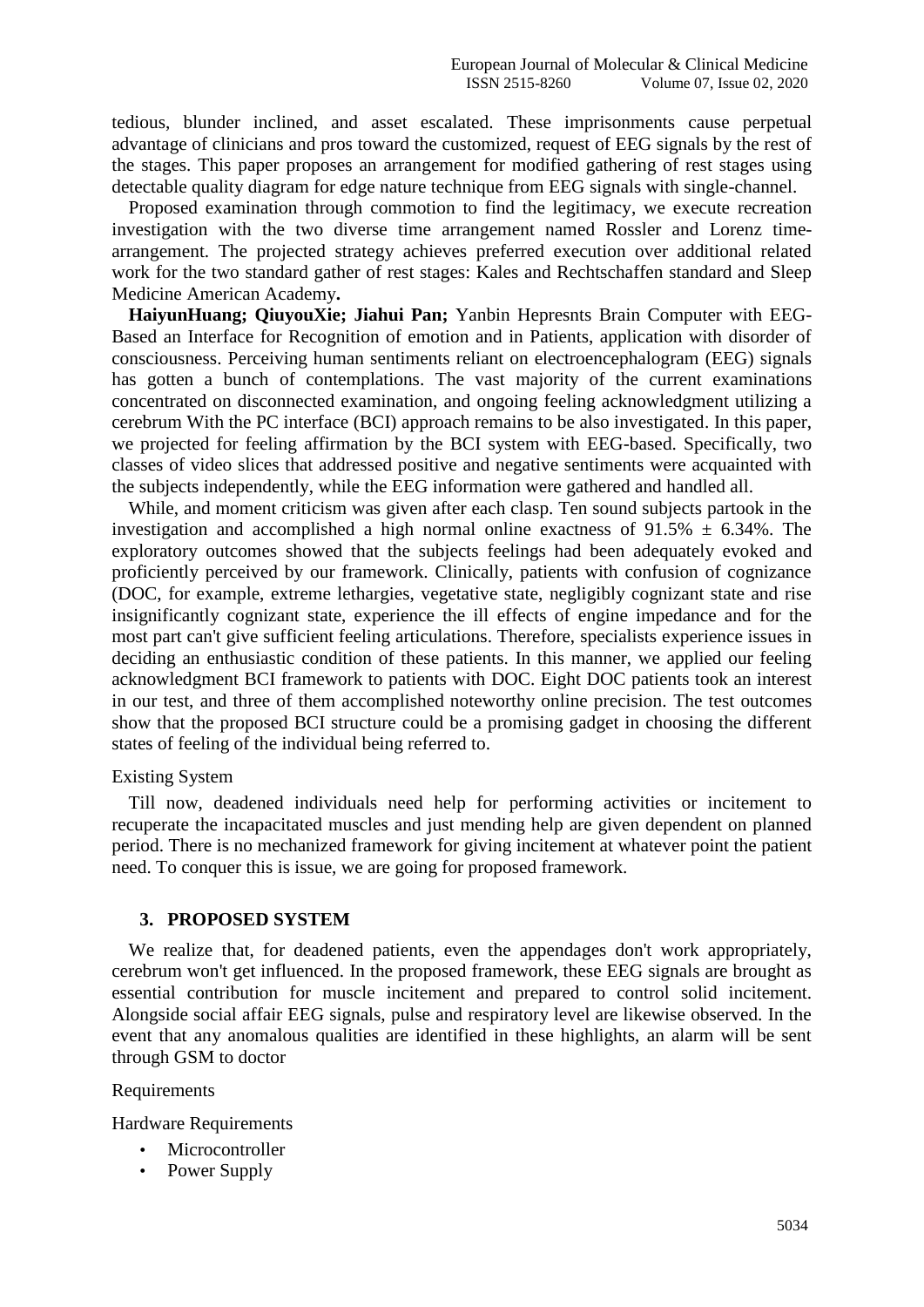- EEG Sensor
- Heartbeat Sensor
- Respiratory Sensor
- GSM Module
- Vibration Motors
- LCD

Software requirements:

- EMBEDDED C
- MPLAB IDE / ARDUINO IDE

### **4. DESCRIPTION**

An Arduino Microcontroller

Simple to-utilize an tools Arduino is programming and stage dependent. Boards of Auduino could read input data - a sensor light, a Twitter message, or a button clicked by a finger- and convert it interested in a yield by performing an engine or turning on a LED. Arduino Software (IDE), in view of Processing and Arduino programming language (in view of Wiring).

Various improvement sheets (named shields) and various circuits interface with these structures give sets of cutting edge and basic data/yield (I/O) remain. Successive announcement interfaces of the sheets feature, together with General Sequential Transport (USB) on specific models, for stacking programs from PCs. For programming the microcontrollers, the adventure of Arduino gives a planned headway condition (IDE) taking into account a programming language named Handling, which moreover reinforces the tongues C and C++.



**Arduino UNO** Fig 4.1 ARDUINO

#### GSM Modem

GSM stand for Global System for Mobile Communication. It is a propelled cell development used for communicating compact voice and data organizations. GSM stands for a circuit-exchanged structure that separates every 200 kHz channel into eight 25 kHz time allotments. Mobile correspondence of GSM works on the groups 900 MHz and 1800 MHz in several pieces of the world. GSM works in the groups 850 MHz and 1900 MHz in US.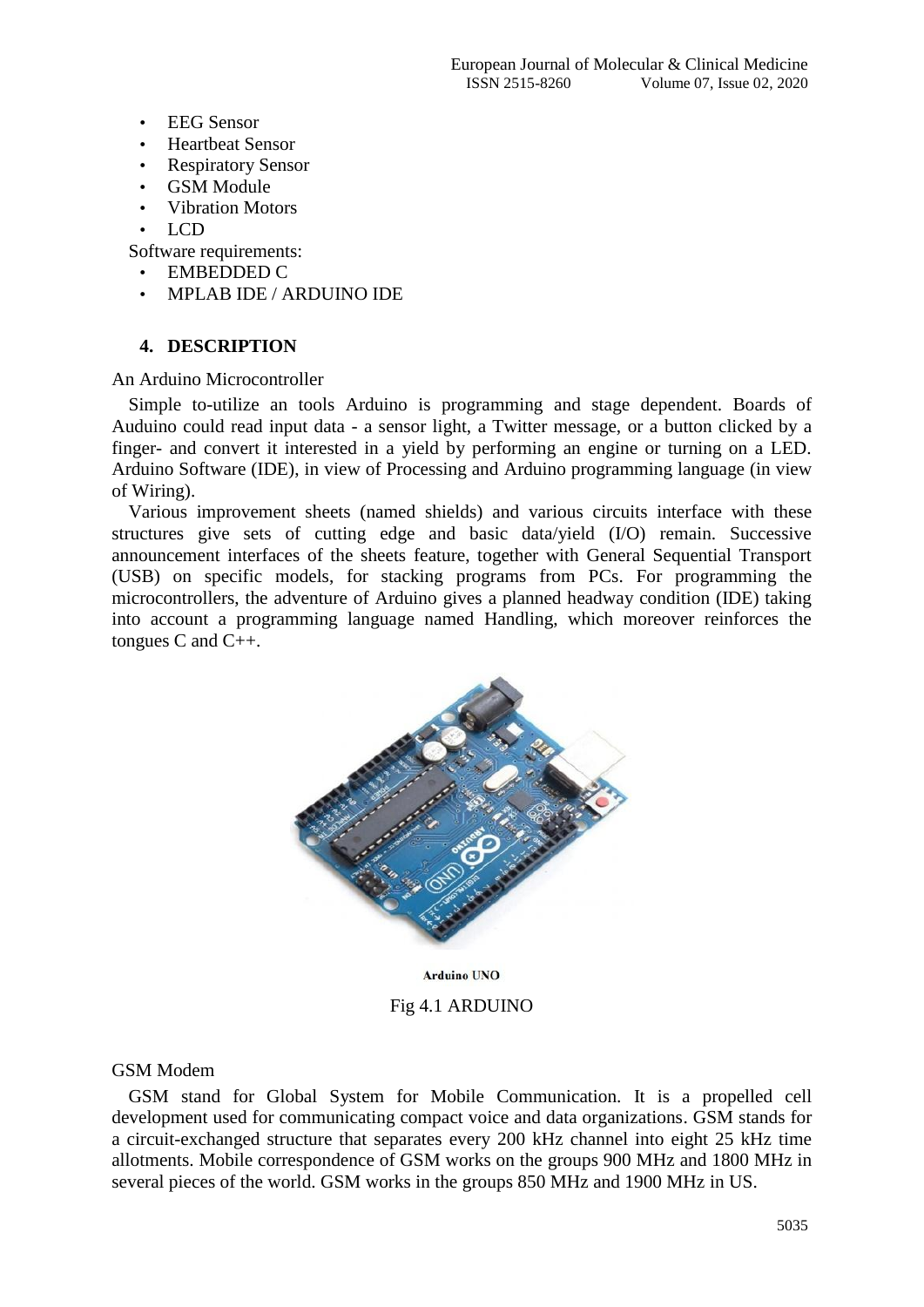The GSM whole symbol rate for at 1 bit per symbol in GMSK produces 270.833 K symbols/second. Timeslot with 22.8 Kbps is the gross transmission rate. GSM is circuitexchanged digital system with an air bit rate of 270 kbps.

GSM care for the clients and gearing in various manners. Telephone digits, gear identifiers and supporters are a portion of the well-known ones. There are numerous different characterized identifiers, which are compulsory for the supporter's portability the board and for tending to the rest of the system components. Essential locations and identifiers that are utilized in GSM are tended to beneath.

GSM bolsters 9.6 Kbps information that can be composed in one TDMA timeslot. To deftly higher information rates, different updates were done to the GSM norms (GSM Phase 2 and GSM Phase 2+).To communicate the discussion over the radio divert in the foreordained time, the MS codes it at the pace of 13 Kbps. The BSC transcodes the discussion to 64 Kbps and sends it over a land interface or a radio partner with the MSC.

The MSC by then advances the discussion information to the PSTN. In the contrary bearing, the discussion is gotten at 64 Kbps at the BSC and the BSC transcodes it to 13 Kbps for radio transmission.



Fig 4.2 GSM Module

#### Heart Beat Sensor

Sensor of Heart beat is planned to give modernized yield of warmth beat when a finger is placed on sensor. At the time of heart beat indicator is executing, beat LED streaks as one for every heartbeat. It takes a shot at the rule of light balance by blood course through finger at each heartbeat.

This project utilizes a heartbeat sensor for controlling the heartbeat of the patients. In addition, LCDs are utilized to display the value. Microcontroller is utilized for persistently observing the heartbeat rate and heartbeat pace of the patient which are finished by mulling over the inserted C programming done in microcontroller by utilizing KEIL programming. The whole circuit gets power from the various circuits like the voltage controller and venture down transformer, used in the power supply circuit. The voltage controller delivers a consistent yield voltage of 5 Volts.

Inside a few seconds the circuit adjust and you will see the Drove blasting at the same time with the heartbeat. We can deal with the yield signal (Vout) to either a propelled I/O or an ADC input pin of the microcontroller for estimation of the heart beat rate in BPM. The yield voltage waveform can similarly be seen on an oscilloscope. A related Tenacious Simple Revelation gadget to check the data PPG and the yield waveforms from the two LPF stages.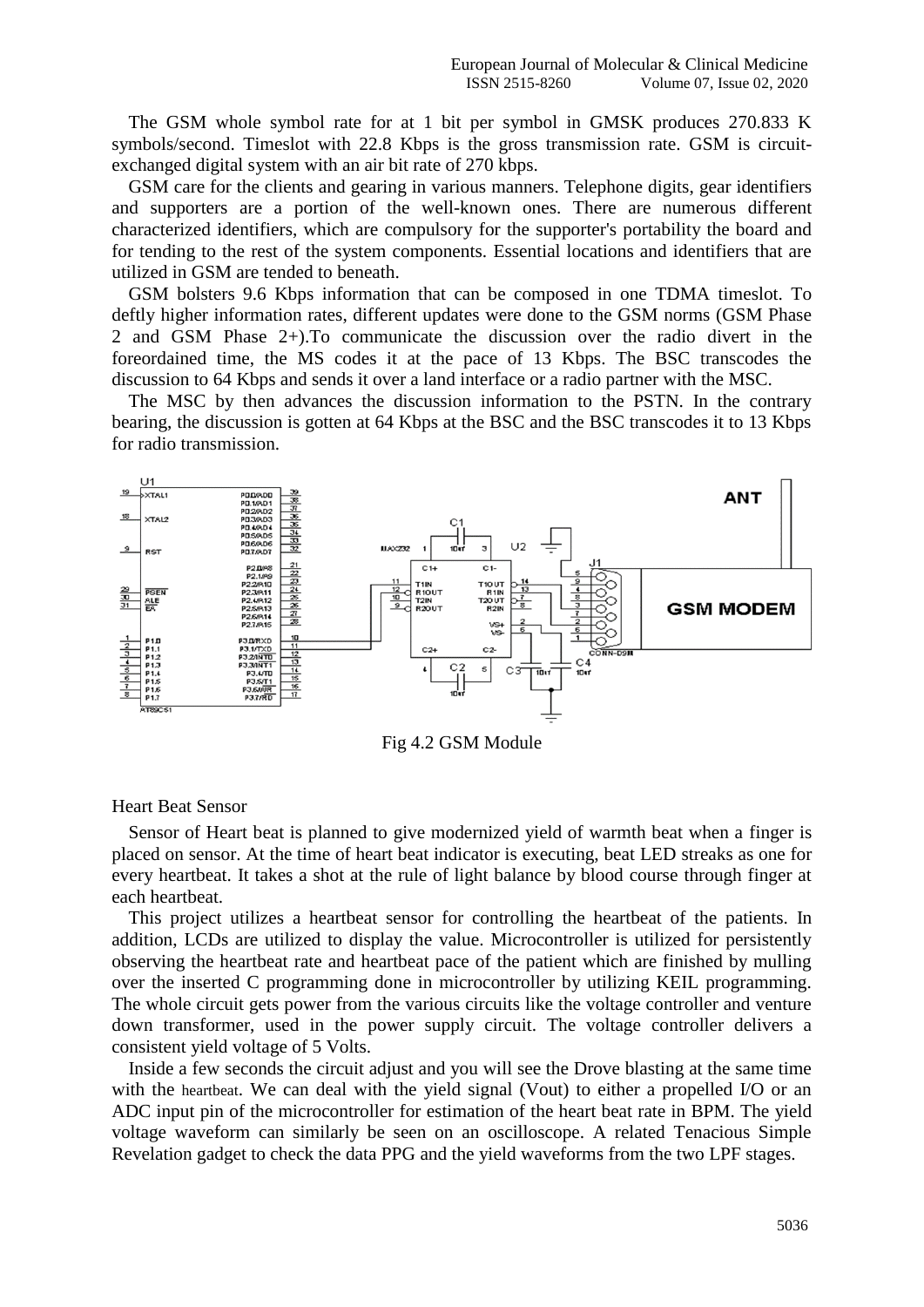Heart beat sensor chips away at a fundamental guideline of optoelectronics. IR drove discharges infrared radiation and based upon reflectivity of the surface the measure of light is performed .Measure of electron-gap sets created relies upon power of IR radiation. Progressively serious radiation brings about increasingly invert spillage current. This current can be gone through a resistor to get corresponding voltage. Along these lines as power of circuit beams changes, voltage across resistor will shift in like manner.



Fig. 4.3 Heart Beat Sensor

Respiratory Sensor

The Breath Sensor is used to screen stomach or thoracical breathing, in biofeedback applications, for instance, stress the board and loosening up planning. Other than evaluating breathing repeat, this sensor in like manner offers you a hint of the general significance of unwinding. The Breath Sensor for Nexus can be worn over dress, in spite of the way that for best results we urge that there simply be 1 or 2 layers of clothing between the sensor and the skin. The Breath Sensor is for the most part situated in the stomach area, with the central bit of the sensor essentially over the navel. The sensor should be put tight enough to hinder loss of strain

First Sensor build and makes fundamentally solid sensors and changed sensor structures as a basic associate to clinical thing producers at region of breathing and the breath. Basic stage in this strategy is taking in the air, or taking in. The inhaling in of air wealthy in oxygen into the body is gotten inner breath and releasing of air rich in carbon dioxide from the body is called exhalation. The subsequent development is gas trade the lungs where oxygen is diffused into the blood and the carbon dioxide diffuses out of the blood. The third procedure is cell breath, which passes on the blend vitality that the cells in the body need, and carbon dioxide. At long last, the carbon dioxide from cell breath is taken in out of body from the lungs.



Fig. 4.4 Respiratory Sensor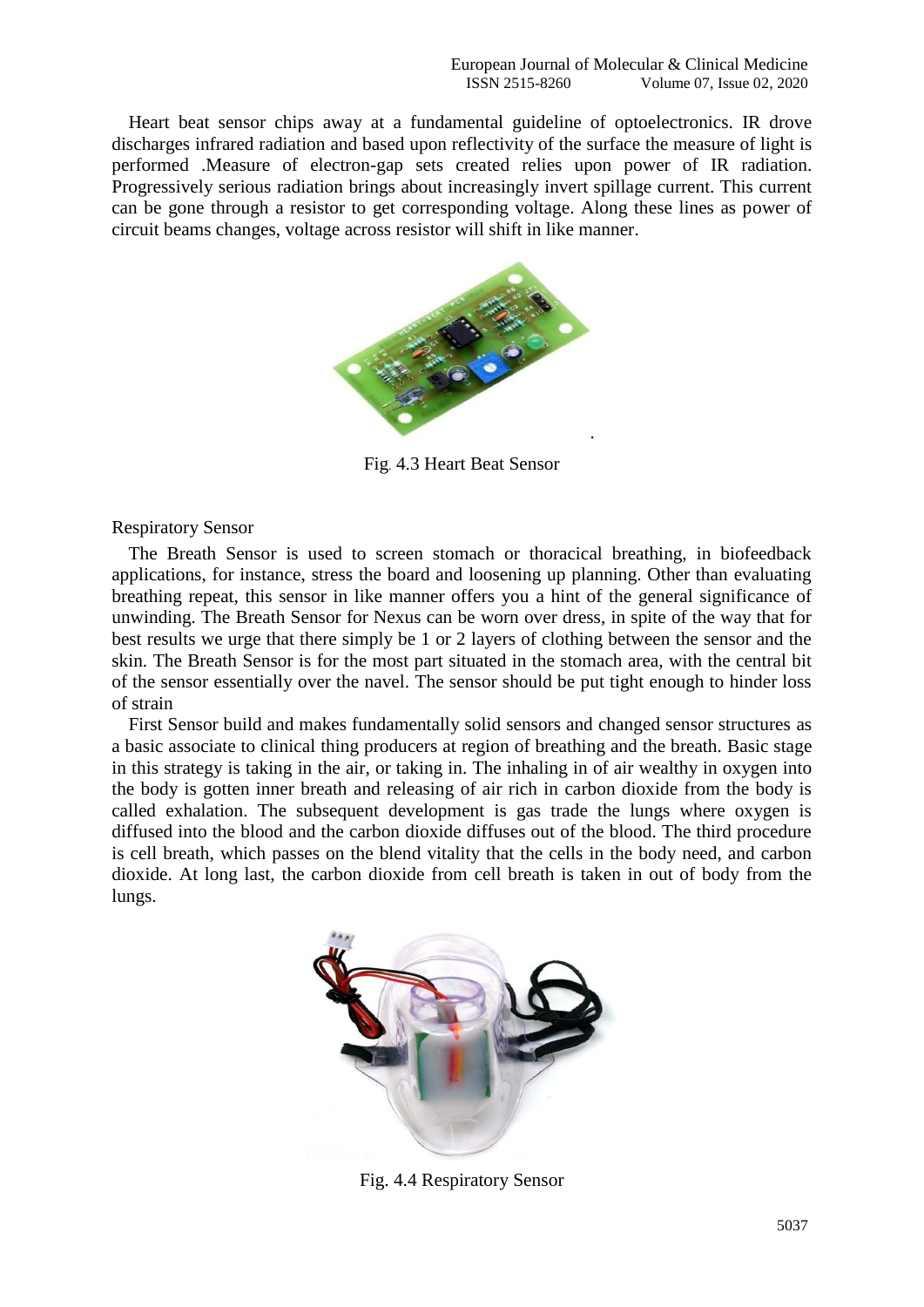#### Vibration Motor

It is a little measured Direct Current (DC) engine. It educates the clients about the got signal by vibrating activity without creating any stable. In this venture we have utilized a bar type (cylinder molded) engine. This engine isn't appropriately adjusted. The engine's rotational shaft is connected to an unbalanced weight. While pivoting this delivers a divergent power. Because of the imbalanced power the engine gets dislodged. This fast dislodging makes the engine to vibrate.



# **5. WORKING**

The brainwave signal is given as contribution to the Arduino microcontroller (through the anodes) it experiences handling, in light of the point of view of the patient the vibration engine runs(which is connected the hand/leg) . This engine vibrates the hand or leg which fills in as a back rub to the appendages. The beat rate and the breath rates are intermittently estimated. In the event that the any of the worth goes unusual, a ready framework (either a SMS or a call) is sent to the patient's primary care physician or to their relatives utilizing the GSM module. The exercises of these sensors are persistently observed utilizing the Fluid Precious stone Showcase(LCD).



Fig. 5.1 Block Diagram of the Proposed System

## **6. EXPERIMENTAL RESULT**

A vibration engine gives a vibrational sense to the patient's appendage and gives an incitement. This incitement improves the strong activity of the appendages and makes it work appropriately. The reactions are sent as message or call to the specialist about the condition of the casualty's heart beat and breath. With the assistance of this framework the specialist can have an exceptional assessment of their patient's wellbeing.